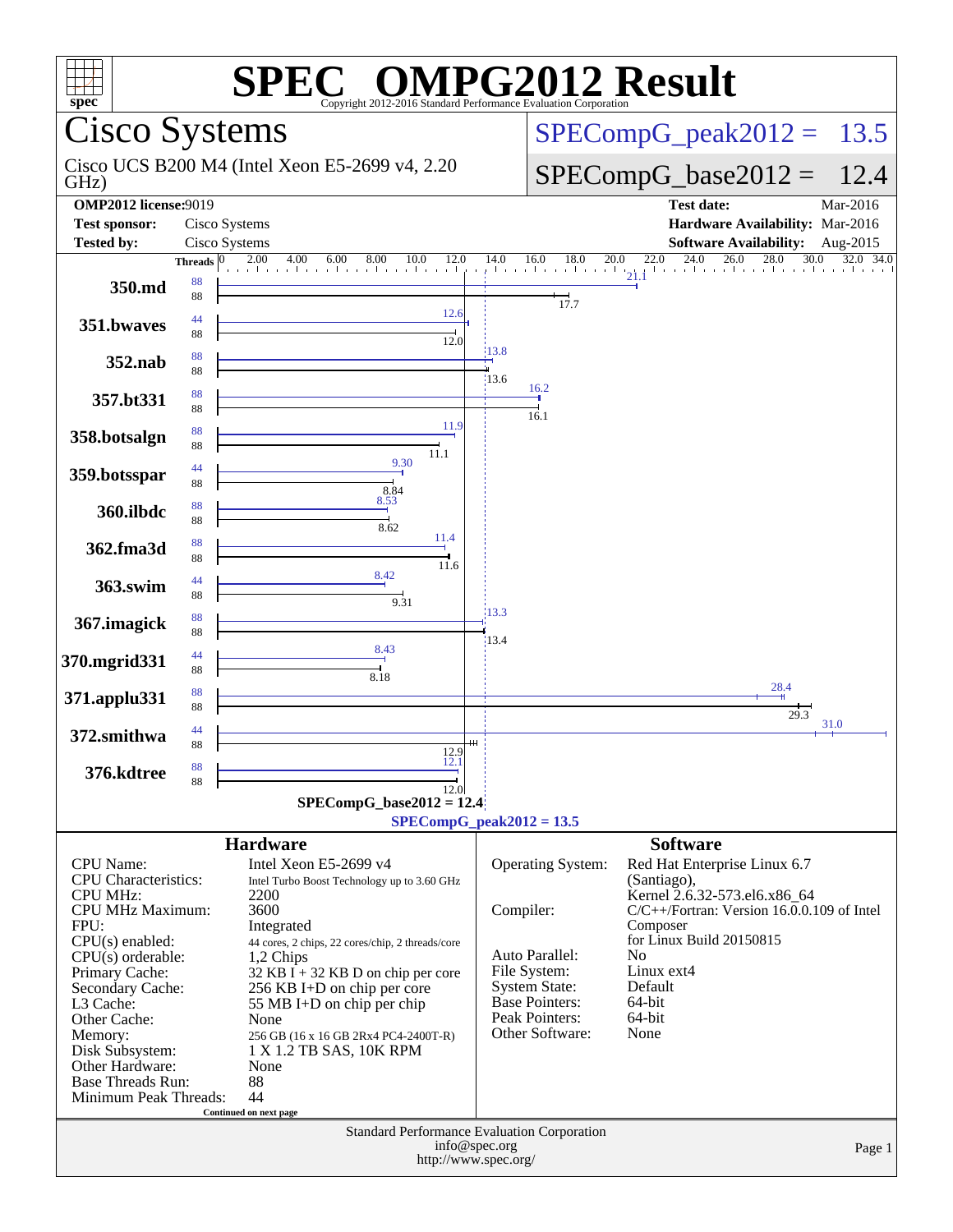

Cisco Systems

GHz) Cisco UCS B200 M4 (Intel Xeon E5-2699 v4, 2.20

[Maximum Peak Threads:](http://www.spec.org/auto/omp2012/Docs/result-fields.html#MaximumPeakThreads) 88

 $SPECompG_peak2012 = 13.5$  $SPECompG_peak2012 = 13.5$ 

### $SPECompG_base2012 = 12.4$  $SPECompG_base2012 = 12.4$

**[OMP2012 license:](http://www.spec.org/auto/omp2012/Docs/result-fields.html#OMP2012license)**9019 **[Test date:](http://www.spec.org/auto/omp2012/Docs/result-fields.html#Testdate)** Mar-2016 **[Test sponsor:](http://www.spec.org/auto/omp2012/Docs/result-fields.html#Testsponsor)** Cisco Systems **[Hardware Availability:](http://www.spec.org/auto/omp2012/Docs/result-fields.html#HardwareAvailability)** Mar-2016 **[Tested by:](http://www.spec.org/auto/omp2012/Docs/result-fields.html#Testedby)** Cisco Systems **[Software Availability:](http://www.spec.org/auto/omp2012/Docs/result-fields.html#SoftwareAvailability)** Aug-2015

| <b>Results Table</b>                                                                                     |                                                                                                |                                                    |       |                                                                                                                                                                           |       |                                                                     |               |    |                                                                                                                                                                                                                                                                                                                 |              |                                                                                                                                                                                                                              |              |                |              |
|----------------------------------------------------------------------------------------------------------|------------------------------------------------------------------------------------------------|----------------------------------------------------|-------|---------------------------------------------------------------------------------------------------------------------------------------------------------------------------|-------|---------------------------------------------------------------------|---------------|----|-----------------------------------------------------------------------------------------------------------------------------------------------------------------------------------------------------------------------------------------------------------------------------------------------------------------|--------------|------------------------------------------------------------------------------------------------------------------------------------------------------------------------------------------------------------------------------|--------------|----------------|--------------|
|                                                                                                          |                                                                                                |                                                    |       | <b>Base</b>                                                                                                                                                               |       |                                                                     |               |    |                                                                                                                                                                                                                                                                                                                 |              | <b>Peak</b>                                                                                                                                                                                                                  |              |                |              |
| <b>Benchmark</b>                                                                                         | Threads Seconds                                                                                |                                                    | Ratio | Seconds                                                                                                                                                                   | Ratio | <b>Seconds</b>                                                      | <b>Ratio</b>  |    | <b>Threads</b> Seconds                                                                                                                                                                                                                                                                                          | <b>Ratio</b> | <b>Seconds</b>                                                                                                                                                                                                               | <b>Ratio</b> | <b>Seconds</b> | <b>Ratio</b> |
| 350.md                                                                                                   | 88                                                                                             | 262                                                | 17.7  | 273                                                                                                                                                                       | 16.9  | 262                                                                 | 17.7          | 88 | 219                                                                                                                                                                                                                                                                                                             | 21.1         | 220                                                                                                                                                                                                                          | 21.1         | 219            | 21.1         |
| 351.bwayes                                                                                               | 88                                                                                             | 378                                                | 12.0  | 379                                                                                                                                                                       | 12.0  | 378                                                                 | 12.0          | 44 | 359                                                                                                                                                                                                                                                                                                             | 12.6         | 359                                                                                                                                                                                                                          | 12.6         | 359            | 12.6         |
| $352$ .nab                                                                                               | 88                                                                                             | 286                                                | 13.6  | 287                                                                                                                                                                       | 13.5  | 286                                                                 | 13.6          | 88 | 281                                                                                                                                                                                                                                                                                                             | 13.8         | 281                                                                                                                                                                                                                          | 13.8         | 281            | <b>13.8</b>  |
| 357.bt331                                                                                                | 88                                                                                             | 293                                                | 16.2  | 294                                                                                                                                                                       | 16.1  | 294                                                                 | 16.1          | 88 | 292                                                                                                                                                                                                                                                                                                             | 16.2         | 293                                                                                                                                                                                                                          | 16.2         | 293            | 16.2         |
| 358.botsalgn                                                                                             | 88                                                                                             | 390                                                | 11.1  | 390                                                                                                                                                                       | 11.1  | 390                                                                 | 11.1          | 88 | 364                                                                                                                                                                                                                                                                                                             | <b>11.9</b>  | 364                                                                                                                                                                                                                          | 11.9         | 364            | 11.9         |
| 359.botsspar                                                                                             | 88                                                                                             | 594                                                | 8.83  | 594                                                                                                                                                                       | 8.84  | 594                                                                 | 8.84          | 44 | 564                                                                                                                                                                                                                                                                                                             | 9.31         | 564                                                                                                                                                                                                                          | 9.30         | 564            | 9.30         |
| 360.ilbdc                                                                                                | 88                                                                                             | 413                                                | 8.62  | 413                                                                                                                                                                       | 8.62  | 413                                                                 | 8.61          | 88 | 418                                                                                                                                                                                                                                                                                                             | 8.52         | 417                                                                                                                                                                                                                          | 8.53         | 417            | 8.53         |
| 362.fma3d                                                                                                | 88                                                                                             | 327                                                | 11.6  | 326                                                                                                                                                                       | 11.7  | 327                                                                 | 11.6          | 88 | 333                                                                                                                                                                                                                                                                                                             | 11.4         | 332                                                                                                                                                                                                                          | 11.4         | 332            | <b>11.4</b>  |
| $363$ .swim                                                                                              | 88                                                                                             | 486                                                | 9.31  | 487                                                                                                                                                                       | 9.31  | 487                                                                 | 9.31          | 44 | 538                                                                                                                                                                                                                                                                                                             | 8.42         | 537                                                                                                                                                                                                                          | 8.43         | 539            | 8.41         |
| 367. imagick                                                                                             | 88                                                                                             | 525                                                | 13.4  | 524                                                                                                                                                                       | 13.4  | 525                                                                 | 13.4          | 88 | 527                                                                                                                                                                                                                                                                                                             | 13.3         | 528                                                                                                                                                                                                                          | 13.3         | 527            | 13.3         |
| 370.mgrid331                                                                                             | 88                                                                                             | 541                                                | 8.17  | 540                                                                                                                                                                       | 8.18  | 540                                                                 | 8.19          | 44 | 524                                                                                                                                                                                                                                                                                                             | 8.43         | 524                                                                                                                                                                                                                          | 8.43         | 525            | 8.42         |
| 371.applu331                                                                                             | 88                                                                                             | 203                                                | 29.9  | 207                                                                                                                                                                       | 29.3  | 207                                                                 | 29.2          | 88 | 223                                                                                                                                                                                                                                                                                                             | 27.2         | 213                                                                                                                                                                                                                          | 28.4         | 212            | 28.5         |
| 372.smithwa                                                                                              | 88                                                                                             | 422                                                | 12.7  | 410                                                                                                                                                                       | 13.1  | 416                                                                 | 12.9          | 44 | 159                                                                                                                                                                                                                                                                                                             | 33.6         | 178                                                                                                                                                                                                                          | 30.1         | 173            | <b>31.0</b>  |
| 376.kdtree                                                                                               | 88                                                                                             | 374                                                | 12.0  | 374                                                                                                                                                                       | 12.0  | 375                                                                 | 12.0          | 88 | 372                                                                                                                                                                                                                                                                                                             | 12.1         | 372                                                                                                                                                                                                                          | 12.1         | 372            | 12.1         |
| Results appear in the order in which they were run. Bold underlined text indicates a median measurement. |                                                                                                |                                                    |       |                                                                                                                                                                           |       |                                                                     |               |    |                                                                                                                                                                                                                                                                                                                 |              |                                                                                                                                                                                                                              |              |                |              |
|                                                                                                          | some common utilities.<br>From /proc/cpuinfo<br>caution.)<br>28<br>28<br>cache size : 56320 KB | 88 "processors"<br>cpu cores : 22<br>siblings : 44 |       | Sysinfo program /opt/omp2012/Docs/sysinfo<br>running on rhel Fri Mar 11 21:00:49 2016<br>http://www.spec.org/omp2012/Docs/config.html#sysinfo<br>2 "physical id"s (chips) |       |                                                                     |               |    | \$Rev: 395 \$ \$Date:: 2012-07-25 #\$ 8f8c0fe9e19c658963a1e67685e50647<br>This section contains SUT (System Under Test) info as seen by<br>To remove or add to this section, see:<br>model name: $Intel(R)$ Xeon $(R)$ CPU E5-2699 v4 @ 2.20GHz<br>following excerpts from /proc/cpuinfo might not be reliable. |              | cores, siblings (Caution: counting these is hw and system dependent.<br>physical 0: cores 0 1 2 3 4 5 8 9 10 11 12 16 17 18 19 20 21 24 25 26 27<br>physical 1: cores 0 1 2 3 4 5 8 9 10 11 12 16 17 18 19 20 21 24 25 26 27 | Use with     | The            |              |
| Continued on next page                                                                                   |                                                                                                |                                                    |       |                                                                                                                                                                           |       |                                                                     |               |    |                                                                                                                                                                                                                                                                                                                 |              |                                                                                                                                                                                                                              |              |                |              |
|                                                                                                          |                                                                                                |                                                    |       |                                                                                                                                                                           |       | Standard Performance Evaluation Corporation<br>http://www.spec.org/ | info@spec.org |    |                                                                                                                                                                                                                                                                                                                 |              |                                                                                                                                                                                                                              |              |                | Page 2       |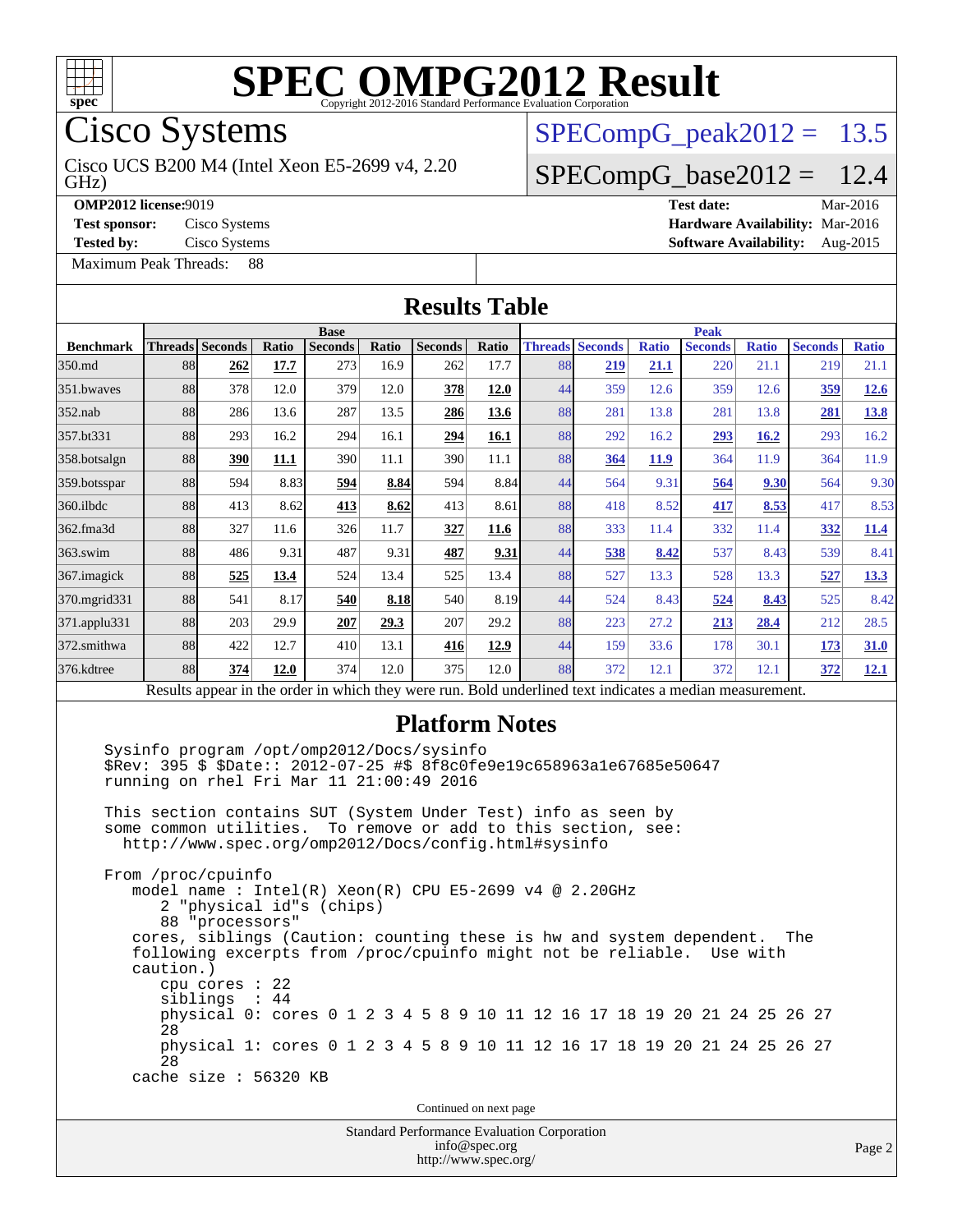

Cisco Systems

GHz) Cisco UCS B200 M4 (Intel Xeon E5-2699 v4, 2.20  $SPECompG<sub>peak2012</sub> = 13.5$ 

 $SPECompG_base2012 = 12.4$  $SPECompG_base2012 = 12.4$ 

**[OMP2012 license:](http://www.spec.org/auto/omp2012/Docs/result-fields.html#OMP2012license)**9019 **[Test date:](http://www.spec.org/auto/omp2012/Docs/result-fields.html#Testdate)** Mar-2016 **[Test sponsor:](http://www.spec.org/auto/omp2012/Docs/result-fields.html#Testsponsor)** Cisco Systems **[Hardware Availability:](http://www.spec.org/auto/omp2012/Docs/result-fields.html#HardwareAvailability)** Mar-2016 **[Tested by:](http://www.spec.org/auto/omp2012/Docs/result-fields.html#Testedby)** Cisco Systems **[Software Availability:](http://www.spec.org/auto/omp2012/Docs/result-fields.html#SoftwareAvailability)** Aug-2015

#### **[Platform Notes \(Continued\)](http://www.spec.org/auto/omp2012/Docs/result-fields.html#PlatformNotes)**

From /proc/meminfo<br>MemTotal: 264250764 kB HugePages\_Total: 0<br>Hugepagesize: 2048 kB Hugepagesize:

 /usr/bin/lsb\_release -d Red Hat Enterprise Linux Server release 6.7 (Santiago)

 From /etc/\*release\* /etc/\*version\* redhat-release: Red Hat Enterprise Linux Server release 6.7 (Santiago) system-release: Red Hat Enterprise Linux Server release 6.7 (Santiago) system-release-cpe: cpe:/o:redhat:enterprise\_linux:6server:ga:server

 uname -a: Linux rhel 2.6.32-573.el6.x86\_64 #1 SMP Wed Jul 1 18:23:37 EDT 2015 x86\_64 x86\_64 x86\_64 GNU/Linux

run-level 3 Mar 11 20:27

 SPEC is set to: /opt/omp2012 Filesystem Type Size Used Avail Use% Mounted on Filesystem Type Size Used Avail Use% M<br>
/dev/sda1 ext4 1.1T 30G 1015G 3% /

 Additional information from dmidecode: BIOS Cisco Systems, Inc. B200M4.3.1.2a.0.022620161405 02/26/2016 Memory: 8x 0xCE00 M393A2G40DB1-CRC 16 GB 2400 MHz 2 rank 8x 0xCE00 M393A2G40EB1-CRC 16 GB 2400 MHz 2 rank 8x NO DIMM NO DIMM

(End of data from sysinfo program)

#### **[General Notes](http://www.spec.org/auto/omp2012/Docs/result-fields.html#GeneralNotes)**

Standard Performance Evaluation Corporation [info@spec.org](mailto:info@spec.org) ======================================================================== Transparent Huge Pages enabled with: echo always > /sys/kernel/mm/redhat\_transparent\_hugepage/enabled BIOS settings notes: Intel Turbo Boost Technology (Turbo) : Enabled CPU performance set to Enterprise Processor Power State set to C0/C1 Power Technology set to Performance Memory RAS configuration set to Maximum Performance Energy Performance BIAS setting set to OS Memory Power Saving Mode set to Disabled QPI Snoop Mode set to Home Snoop General OMP Library Settings ENV\_KMP\_LIBRARY=turnaround ENV\_OMP\_SCHEDULE=static ENV\_KMP\_BLOCKTIME=200 ENV\_KMP\_STACKSIZE=8192M Continued on next page

<http://www.spec.org/>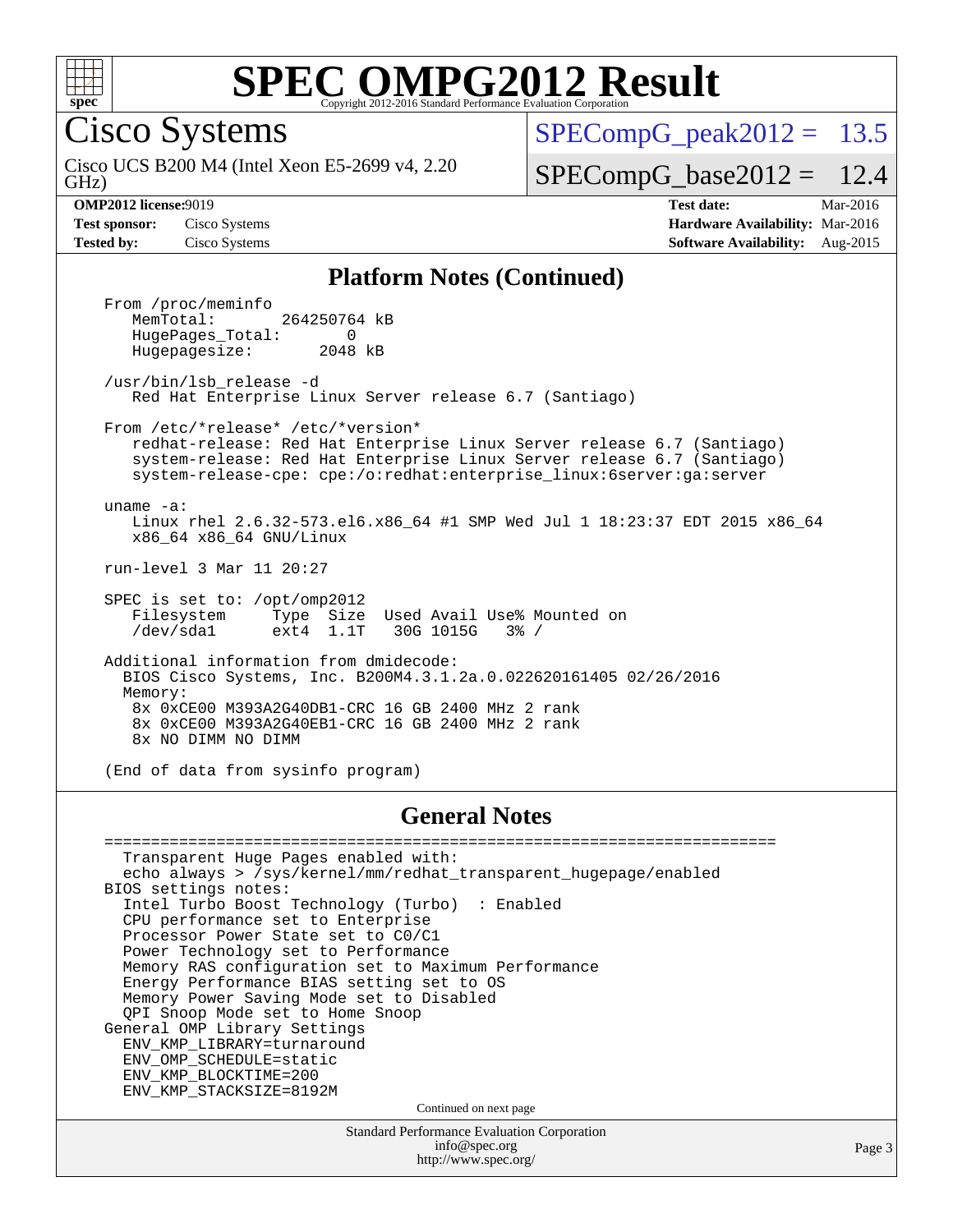

Cisco Systems

GHz) Cisco UCS B200 M4 (Intel Xeon E5-2699 v4, 2.20  $SPECompG_peak2012 = 13.5$  $SPECompG_peak2012 = 13.5$ 

 $SPECompG_base2012 = 12.4$  $SPECompG_base2012 = 12.4$ 

ENV\_OMP\_DYNAMIC=FALSE

**[OMP2012 license:](http://www.spec.org/auto/omp2012/Docs/result-fields.html#OMP2012license)**9019 **[Test date:](http://www.spec.org/auto/omp2012/Docs/result-fields.html#Testdate)** Mar-2016 **[Test sponsor:](http://www.spec.org/auto/omp2012/Docs/result-fields.html#Testsponsor)** Cisco Systems **[Hardware Availability:](http://www.spec.org/auto/omp2012/Docs/result-fields.html#HardwareAvailability)** Mar-2016 **[Tested by:](http://www.spec.org/auto/omp2012/Docs/result-fields.html#Testedby)** Cisco Systems **[Software Availability:](http://www.spec.org/auto/omp2012/Docs/result-fields.html#SoftwareAvailability)** Aug-2015

#### **[General Notes \(Continued\)](http://www.spec.org/auto/omp2012/Docs/result-fields.html#GeneralNotes)**

 ENV\_OMP\_NESTED=FALSE ======================================================================== General base OMP Library Settings ENV\_KMP\_AFFINITY=compact,0 ======================================================================== General peak OMP Library Settings ENV\_KMP\_AFFINITY=compact,0 ======================================================================== Per benchmark peak OMP Library Settings ======================================================================== 351.bwaves:peak: ENV\_KMP\_AFFINITY=compact,1 ENV\_OMP\_SCHEDULE=static,1 ======================================================================== 362.fma3d:peak: ENV\_KMP\_AFFINITY=compact,1 ENV\_OMP\_SCHEDULE=guided ======================================================================== ENV\_OMP\_SCHEDULE=static,1 ======================================================================== 363.swim:peak: ENV\_KMP\_AFFINITY=compact,1 ======================================================================== 372.smithwa:peak: ENV\_KMP\_AFFINITY=compact,1

### **[Base Compiler Invocation](http://www.spec.org/auto/omp2012/Docs/result-fields.html#BaseCompilerInvocation)**

[C benchmarks](http://www.spec.org/auto/omp2012/Docs/result-fields.html#Cbenchmarks):  $i$ 

[C++ benchmarks:](http://www.spec.org/auto/omp2012/Docs/result-fields.html#CXXbenchmarks) [icpc](http://www.spec.org/omp2012/results/res2016q1/omp2012-20160316-00071.flags.html#user_CXXbase_intel_icpc_2d899f8d163502b12eb4a60069f80c1c)

[Fortran benchmarks](http://www.spec.org/auto/omp2012/Docs/result-fields.html#Fortranbenchmarks): [ifort](http://www.spec.org/omp2012/results/res2016q1/omp2012-20160316-00071.flags.html#user_FCbase_intel_ifort_8a5e5e06b19a251bdeaf8fdab5d62f20)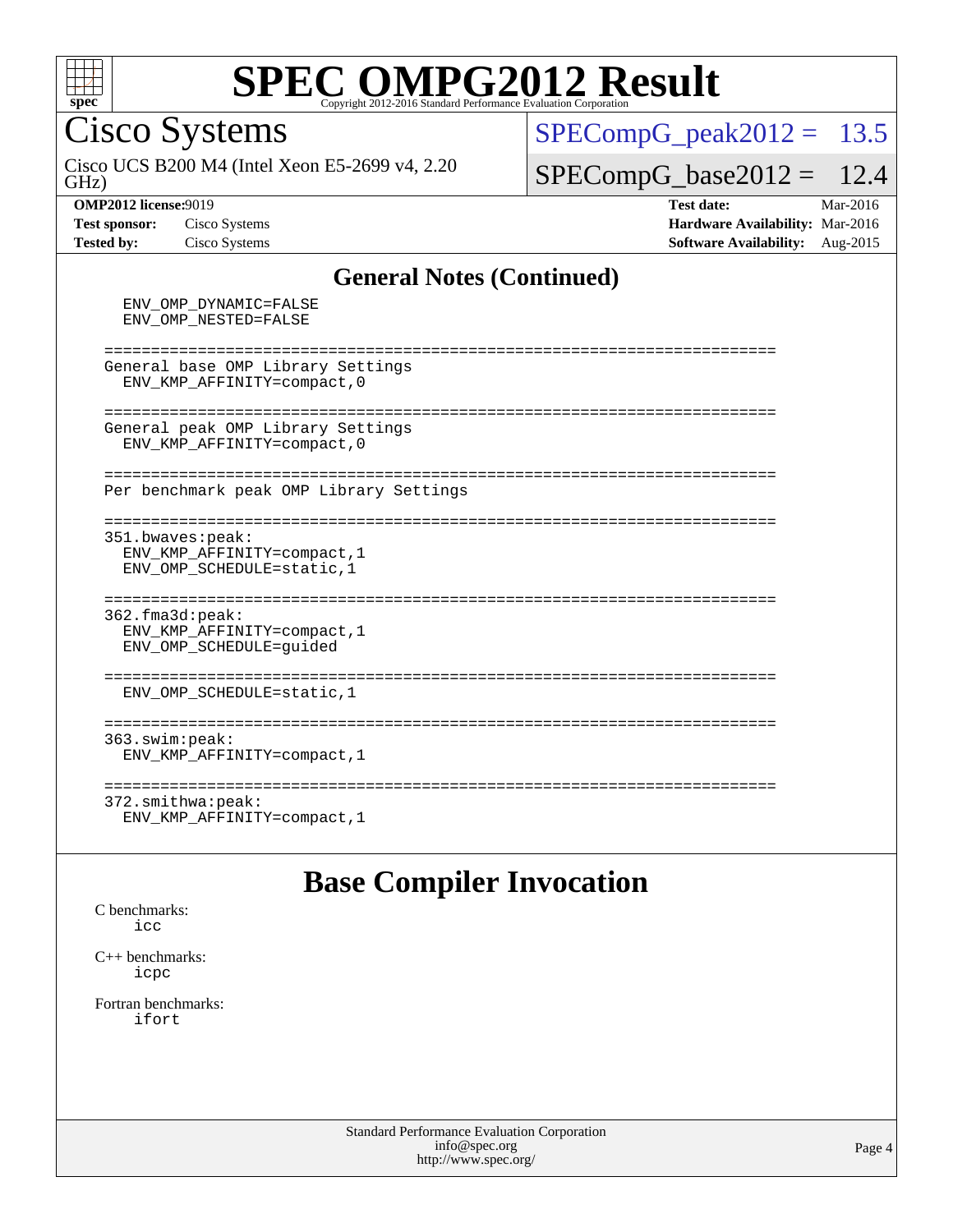

Cisco Systems

GHz) Cisco UCS B200 M4 (Intel Xeon E5-2699 v4, 2.20

 $SPECompG_peak2012 = 13.5$  $SPECompG_peak2012 = 13.5$ 

 $SPECompG_base2012 = 12.4$  $SPECompG_base2012 = 12.4$ 

**[OMP2012 license:](http://www.spec.org/auto/omp2012/Docs/result-fields.html#OMP2012license)**9019 **[Test date:](http://www.spec.org/auto/omp2012/Docs/result-fields.html#Testdate)** Mar-2016 **[Test sponsor:](http://www.spec.org/auto/omp2012/Docs/result-fields.html#Testsponsor)** Cisco Systems **[Hardware Availability:](http://www.spec.org/auto/omp2012/Docs/result-fields.html#HardwareAvailability)** Mar-2016 **[Tested by:](http://www.spec.org/auto/omp2012/Docs/result-fields.html#Testedby)** Cisco Systems **[Software Availability:](http://www.spec.org/auto/omp2012/Docs/result-fields.html#SoftwareAvailability)** Aug-2015

### **[Base Portability Flags](http://www.spec.org/auto/omp2012/Docs/result-fields.html#BasePortabilityFlags)**

 350.md: [-FR](http://www.spec.org/omp2012/results/res2016q1/omp2012-20160316-00071.flags.html#user_baseFPORTABILITY350_md_f-FR) 357.bt331: [-mcmodel=medium](http://www.spec.org/omp2012/results/res2016q1/omp2012-20160316-00071.flags.html#user_basePORTABILITY357_bt331_f-mcmodel_3a41622424bdd074c4f0f2d2f224c7e5) 363.swim: [-mcmodel=medium](http://www.spec.org/omp2012/results/res2016q1/omp2012-20160316-00071.flags.html#user_basePORTABILITY363_swim_f-mcmodel_3a41622424bdd074c4f0f2d2f224c7e5) 367.imagick: [-std=c99](http://www.spec.org/omp2012/results/res2016q1/omp2012-20160316-00071.flags.html#user_baseCPORTABILITY367_imagick_f-std_2ec6533b6e06f1c4a6c9b78d9e9cde24)

**[Base Optimization Flags](http://www.spec.org/auto/omp2012/Docs/result-fields.html#BaseOptimizationFlags)**

[C benchmarks](http://www.spec.org/auto/omp2012/Docs/result-fields.html#Cbenchmarks):

[-O2](http://www.spec.org/omp2012/results/res2016q1/omp2012-20160316-00071.flags.html#user_CCbase_f-O2) [-openmp](http://www.spec.org/omp2012/results/res2016q1/omp2012-20160316-00071.flags.html#user_CCbase_f-openmp) [-ipo](http://www.spec.org/omp2012/results/res2016q1/omp2012-20160316-00071.flags.html#user_CCbase_f-ipo_84062ab53814f613187d02344b8f49a7) [-xCORE-AVX2](http://www.spec.org/omp2012/results/res2016q1/omp2012-20160316-00071.flags.html#user_CCbase_f-xCORE-AVX2) [-ansi-alias](http://www.spec.org/omp2012/results/res2016q1/omp2012-20160316-00071.flags.html#user_CCbase_f-ansi-alias)

[C++ benchmarks:](http://www.spec.org/auto/omp2012/Docs/result-fields.html#CXXbenchmarks)

[-O2](http://www.spec.org/omp2012/results/res2016q1/omp2012-20160316-00071.flags.html#user_CXXbase_f-O2) [-openmp](http://www.spec.org/omp2012/results/res2016q1/omp2012-20160316-00071.flags.html#user_CXXbase_f-openmp) [-ipo](http://www.spec.org/omp2012/results/res2016q1/omp2012-20160316-00071.flags.html#user_CXXbase_f-ipo_84062ab53814f613187d02344b8f49a7) [-xCORE-AVX2](http://www.spec.org/omp2012/results/res2016q1/omp2012-20160316-00071.flags.html#user_CXXbase_f-xCORE-AVX2) [-ansi-alias](http://www.spec.org/omp2012/results/res2016q1/omp2012-20160316-00071.flags.html#user_CXXbase_f-ansi-alias)

[Fortran benchmarks](http://www.spec.org/auto/omp2012/Docs/result-fields.html#Fortranbenchmarks):

[-O2](http://www.spec.org/omp2012/results/res2016q1/omp2012-20160316-00071.flags.html#user_FCbase_f-O2) [-openmp](http://www.spec.org/omp2012/results/res2016q1/omp2012-20160316-00071.flags.html#user_FCbase_f-openmp) [-ipo](http://www.spec.org/omp2012/results/res2016q1/omp2012-20160316-00071.flags.html#user_FCbase_f-ipo_84062ab53814f613187d02344b8f49a7) [-xCORE-AVX2](http://www.spec.org/omp2012/results/res2016q1/omp2012-20160316-00071.flags.html#user_FCbase_f-xCORE-AVX2) [-align array64byte](http://www.spec.org/omp2012/results/res2016q1/omp2012-20160316-00071.flags.html#user_FCbase_f-align_c9377f996e966d652baaf753401d4725)

**[Peak Compiler Invocation](http://www.spec.org/auto/omp2012/Docs/result-fields.html#PeakCompilerInvocation)**

[C benchmarks](http://www.spec.org/auto/omp2012/Docs/result-fields.html#Cbenchmarks): [icc](http://www.spec.org/omp2012/results/res2016q1/omp2012-20160316-00071.flags.html#user_CCpeak_intel_icc_a87c68a857bc5ec5362391a49d3a37a6)

[C++ benchmarks:](http://www.spec.org/auto/omp2012/Docs/result-fields.html#CXXbenchmarks) [icpc](http://www.spec.org/omp2012/results/res2016q1/omp2012-20160316-00071.flags.html#user_CXXpeak_intel_icpc_2d899f8d163502b12eb4a60069f80c1c)

[Fortran benchmarks](http://www.spec.org/auto/omp2012/Docs/result-fields.html#Fortranbenchmarks): [ifort](http://www.spec.org/omp2012/results/res2016q1/omp2012-20160316-00071.flags.html#user_FCpeak_intel_ifort_8a5e5e06b19a251bdeaf8fdab5d62f20)

### **[Peak Portability Flags](http://www.spec.org/auto/omp2012/Docs/result-fields.html#PeakPortabilityFlags)**

 350.md: [-FR](http://www.spec.org/omp2012/results/res2016q1/omp2012-20160316-00071.flags.html#user_peakFPORTABILITY350_md_f-FR) 357.bt331: [-mcmodel=medium](http://www.spec.org/omp2012/results/res2016q1/omp2012-20160316-00071.flags.html#user_peakPORTABILITY357_bt331_f-mcmodel_3a41622424bdd074c4f0f2d2f224c7e5) 363.swim: [-mcmodel=medium](http://www.spec.org/omp2012/results/res2016q1/omp2012-20160316-00071.flags.html#user_peakPORTABILITY363_swim_f-mcmodel_3a41622424bdd074c4f0f2d2f224c7e5) 367.imagick: [-std=c99](http://www.spec.org/omp2012/results/res2016q1/omp2012-20160316-00071.flags.html#user_peakCPORTABILITY367_imagick_f-std_2ec6533b6e06f1c4a6c9b78d9e9cde24)

### **[Peak Optimization Flags](http://www.spec.org/auto/omp2012/Docs/result-fields.html#PeakOptimizationFlags)**

[C benchmarks](http://www.spec.org/auto/omp2012/Docs/result-fields.html#Cbenchmarks):

 352.nab: [-O3](http://www.spec.org/omp2012/results/res2016q1/omp2012-20160316-00071.flags.html#user_peakOPTIMIZE352_nab_f-O3) [-openmp](http://www.spec.org/omp2012/results/res2016q1/omp2012-20160316-00071.flags.html#user_peakOPTIMIZE352_nab_f-openmp) [-ipo](http://www.spec.org/omp2012/results/res2016q1/omp2012-20160316-00071.flags.html#user_peakOPTIMIZE352_nab_f-ipo_84062ab53814f613187d02344b8f49a7) [-xAVX](http://www.spec.org/omp2012/results/res2016q1/omp2012-20160316-00071.flags.html#user_peakOPTIMIZE352_nab_f-xAVX) [-fno-alias](http://www.spec.org/omp2012/results/res2016q1/omp2012-20160316-00071.flags.html#user_peakOPTIMIZE352_nab_f-no-alias_694e77f6c5a51e658e82ccff53a9e63a) [-opt-malloc-options=1](http://www.spec.org/omp2012/results/res2016q1/omp2012-20160316-00071.flags.html#user_peakOPTIMIZE352_nab_f-opt-malloc-options_d882ffc6ff87e51efe45f9a5190004b0) [-opt-calloc](http://www.spec.org/omp2012/results/res2016q1/omp2012-20160316-00071.flags.html#user_peakOPTIMIZE352_nab_f-opt-calloc) [-fp-model fast=2](http://www.spec.org/omp2012/results/res2016q1/omp2012-20160316-00071.flags.html#user_peakOPTIMIZE352_nab_f-fp-model_a7fb8ccb7275e23f0079632c153cfcab) [-no-prec-div](http://www.spec.org/omp2012/results/res2016q1/omp2012-20160316-00071.flags.html#user_peakOPTIMIZE352_nab_f-no-prec-div) [-no-prec-sqrt](http://www.spec.org/omp2012/results/res2016q1/omp2012-20160316-00071.flags.html#user_peakOPTIMIZE352_nab_f-no-prec-sqrt) [-ansi-alias](http://www.spec.org/omp2012/results/res2016q1/omp2012-20160316-00071.flags.html#user_peakCOPTIMIZE352_nab_f-ansi-alias)

Continued on next page

Standard Performance Evaluation Corporation [info@spec.org](mailto:info@spec.org) <http://www.spec.org/>

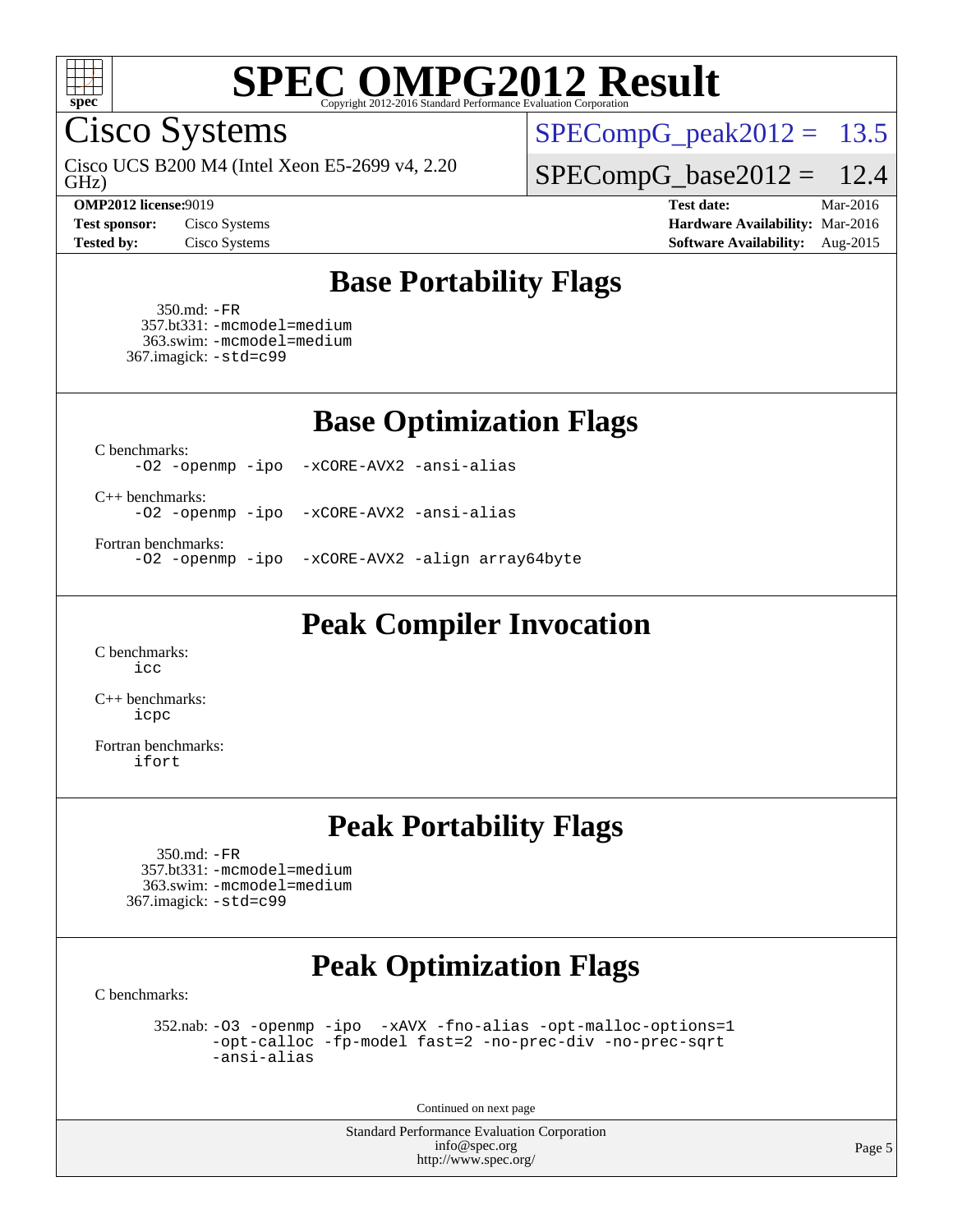

Cisco Systems

GHz) Cisco UCS B200 M4 (Intel Xeon E5-2699 v4, 2.20  $SPECompG<sub>peak2012</sub> = 13.5$ 

 $SPECompG_base2012 = 12.4$  $SPECompG_base2012 = 12.4$ 

**[OMP2012 license:](http://www.spec.org/auto/omp2012/Docs/result-fields.html#OMP2012license)**9019 **[Test date:](http://www.spec.org/auto/omp2012/Docs/result-fields.html#Testdate)** Mar-2016 **[Test sponsor:](http://www.spec.org/auto/omp2012/Docs/result-fields.html#Testsponsor)** Cisco Systems **[Hardware Availability:](http://www.spec.org/auto/omp2012/Docs/result-fields.html#HardwareAvailability)** Mar-2016 **[Tested by:](http://www.spec.org/auto/omp2012/Docs/result-fields.html#Testedby)** Cisco Systems **[Software Availability:](http://www.spec.org/auto/omp2012/Docs/result-fields.html#SoftwareAvailability)** Aug-2015

### **[Peak Optimization Flags \(Continued\)](http://www.spec.org/auto/omp2012/Docs/result-fields.html#PeakOptimizationFlags)**

 358.botsalgn: [-O3](http://www.spec.org/omp2012/results/res2016q1/omp2012-20160316-00071.flags.html#user_peakOPTIMIZE358_botsalgn_f-O3) [-openmp](http://www.spec.org/omp2012/results/res2016q1/omp2012-20160316-00071.flags.html#user_peakOPTIMIZE358_botsalgn_f-openmp) [-ipo](http://www.spec.org/omp2012/results/res2016q1/omp2012-20160316-00071.flags.html#user_peakOPTIMIZE358_botsalgn_f-ipo_84062ab53814f613187d02344b8f49a7) [-xSSE4.2](http://www.spec.org/omp2012/results/res2016q1/omp2012-20160316-00071.flags.html#user_peakOPTIMIZE358_botsalgn_f-xSSE42_f91528193cf0b216347adb8b939d4107) [-fno-alias](http://www.spec.org/omp2012/results/res2016q1/omp2012-20160316-00071.flags.html#user_peakOPTIMIZE358_botsalgn_f-no-alias_694e77f6c5a51e658e82ccff53a9e63a) [-ansi-alias](http://www.spec.org/omp2012/results/res2016q1/omp2012-20160316-00071.flags.html#user_peakCOPTIMIZE358_botsalgn_f-ansi-alias) 359.botsspar: [-O3](http://www.spec.org/omp2012/results/res2016q1/omp2012-20160316-00071.flags.html#user_peakOPTIMIZE359_botsspar_f-O3) [-openmp](http://www.spec.org/omp2012/results/res2016q1/omp2012-20160316-00071.flags.html#user_peakOPTIMIZE359_botsspar_f-openmp) [-ipo](http://www.spec.org/omp2012/results/res2016q1/omp2012-20160316-00071.flags.html#user_peakOPTIMIZE359_botsspar_f-ipo_84062ab53814f613187d02344b8f49a7) [-xAVX](http://www.spec.org/omp2012/results/res2016q1/omp2012-20160316-00071.flags.html#user_peakOPTIMIZE359_botsspar_f-xAVX) [-fno-alias](http://www.spec.org/omp2012/results/res2016q1/omp2012-20160316-00071.flags.html#user_peakOPTIMIZE359_botsspar_f-no-alias_694e77f6c5a51e658e82ccff53a9e63a) [-ansi-alias](http://www.spec.org/omp2012/results/res2016q1/omp2012-20160316-00071.flags.html#user_peakCOPTIMIZE359_botsspar_f-ansi-alias) 367.imagick: [-O2](http://www.spec.org/omp2012/results/res2016q1/omp2012-20160316-00071.flags.html#user_peakOPTIMIZE367_imagick_f-O2) [-openmp](http://www.spec.org/omp2012/results/res2016q1/omp2012-20160316-00071.flags.html#user_peakOPTIMIZE367_imagick_f-openmp) [-ipo](http://www.spec.org/omp2012/results/res2016q1/omp2012-20160316-00071.flags.html#user_peakOPTIMIZE367_imagick_f-ipo_84062ab53814f613187d02344b8f49a7) [-xAVX](http://www.spec.org/omp2012/results/res2016q1/omp2012-20160316-00071.flags.html#user_peakOPTIMIZE367_imagick_f-xAVX) [-ansi-alias](http://www.spec.org/omp2012/results/res2016q1/omp2012-20160316-00071.flags.html#user_peakCOPTIMIZE367_imagick_f-ansi-alias) 372.smithwa: [-O2](http://www.spec.org/omp2012/results/res2016q1/omp2012-20160316-00071.flags.html#user_peakOPTIMIZE372_smithwa_f-O2) [-openmp](http://www.spec.org/omp2012/results/res2016q1/omp2012-20160316-00071.flags.html#user_peakOPTIMIZE372_smithwa_f-openmp) [-ipo](http://www.spec.org/omp2012/results/res2016q1/omp2012-20160316-00071.flags.html#user_peakOPTIMIZE372_smithwa_f-ipo_84062ab53814f613187d02344b8f49a7) [-xSSE4.2](http://www.spec.org/omp2012/results/res2016q1/omp2012-20160316-00071.flags.html#user_peakOPTIMIZE372_smithwa_f-xSSE42_f91528193cf0b216347adb8b939d4107) [-fno-alias](http://www.spec.org/omp2012/results/res2016q1/omp2012-20160316-00071.flags.html#user_peakOPTIMIZE372_smithwa_f-no-alias_694e77f6c5a51e658e82ccff53a9e63a) [-opt-streaming-stores always](http://www.spec.org/omp2012/results/res2016q1/omp2012-20160316-00071.flags.html#user_peakOPTIMIZE372_smithwa_f-opt-streaming-stores-always_66f55dbc532842151ebc4c82f4f5b019) [-opt-malloc-options=1](http://www.spec.org/omp2012/results/res2016q1/omp2012-20160316-00071.flags.html#user_peakOPTIMIZE372_smithwa_f-opt-malloc-options_d882ffc6ff87e51efe45f9a5190004b0) [-ansi-alias](http://www.spec.org/omp2012/results/res2016q1/omp2012-20160316-00071.flags.html#user_peakCOPTIMIZE372_smithwa_f-ansi-alias) [C++ benchmarks:](http://www.spec.org/auto/omp2012/Docs/result-fields.html#CXXbenchmarks) [-O3](http://www.spec.org/omp2012/results/res2016q1/omp2012-20160316-00071.flags.html#user_CXXpeak_f-O3) [-openmp](http://www.spec.org/omp2012/results/res2016q1/omp2012-20160316-00071.flags.html#user_CXXpeak_f-openmp) [-ipo](http://www.spec.org/omp2012/results/res2016q1/omp2012-20160316-00071.flags.html#user_CXXpeak_f-ipo_84062ab53814f613187d02344b8f49a7) [-xAVX](http://www.spec.org/omp2012/results/res2016q1/omp2012-20160316-00071.flags.html#user_CXXpeak_f-xAVX) [-fno-alias](http://www.spec.org/omp2012/results/res2016q1/omp2012-20160316-00071.flags.html#user_CXXpeak_f-no-alias_694e77f6c5a51e658e82ccff53a9e63a) [-ansi-alias](http://www.spec.org/omp2012/results/res2016q1/omp2012-20160316-00071.flags.html#user_CXXpeak_f-ansi-alias) [Fortran benchmarks](http://www.spec.org/auto/omp2012/Docs/result-fields.html#Fortranbenchmarks): 350.md: [-O2](http://www.spec.org/omp2012/results/res2016q1/omp2012-20160316-00071.flags.html#user_peakOPTIMIZE350_md_f-O2) [-openmp](http://www.spec.org/omp2012/results/res2016q1/omp2012-20160316-00071.flags.html#user_peakOPTIMIZE350_md_f-openmp) [-ipo](http://www.spec.org/omp2012/results/res2016q1/omp2012-20160316-00071.flags.html#user_peakOPTIMIZE350_md_f-ipo_84062ab53814f613187d02344b8f49a7) [-xAVX](http://www.spec.org/omp2012/results/res2016q1/omp2012-20160316-00071.flags.html#user_peakOPTIMIZE350_md_f-xAVX) [-fno-alias](http://www.spec.org/omp2012/results/res2016q1/omp2012-20160316-00071.flags.html#user_peakOPTIMIZE350_md_f-no-alias_694e77f6c5a51e658e82ccff53a9e63a) [-opt-malloc-options=1](http://www.spec.org/omp2012/results/res2016q1/omp2012-20160316-00071.flags.html#user_peakOPTIMIZE350_md_f-opt-malloc-options_d882ffc6ff87e51efe45f9a5190004b0) [-fp-model fast=2](http://www.spec.org/omp2012/results/res2016q1/omp2012-20160316-00071.flags.html#user_peakFOPTIMIZE350_md_f-fp-model_a7fb8ccb7275e23f0079632c153cfcab) [-no-prec-div](http://www.spec.org/omp2012/results/res2016q1/omp2012-20160316-00071.flags.html#user_peakFOPTIMIZE350_md_f-no-prec-div) [-no-prec-sqrt](http://www.spec.org/omp2012/results/res2016q1/omp2012-20160316-00071.flags.html#user_peakFOPTIMIZE350_md_f-no-prec-sqrt) [-align array64byte](http://www.spec.org/omp2012/results/res2016q1/omp2012-20160316-00071.flags.html#user_peakFOPTIMIZE350_md_f-align_c9377f996e966d652baaf753401d4725) 351.bwaves: [-O3](http://www.spec.org/omp2012/results/res2016q1/omp2012-20160316-00071.flags.html#user_peakOPTIMIZE351_bwaves_f-O3) [-openmp](http://www.spec.org/omp2012/results/res2016q1/omp2012-20160316-00071.flags.html#user_peakOPTIMIZE351_bwaves_f-openmp) [-ipo](http://www.spec.org/omp2012/results/res2016q1/omp2012-20160316-00071.flags.html#user_peakOPTIMIZE351_bwaves_f-ipo_84062ab53814f613187d02344b8f49a7) [-xAVX](http://www.spec.org/omp2012/results/res2016q1/omp2012-20160316-00071.flags.html#user_peakOPTIMIZE351_bwaves_f-xAVX) [-fno-alias](http://www.spec.org/omp2012/results/res2016q1/omp2012-20160316-00071.flags.html#user_peakOPTIMIZE351_bwaves_f-no-alias_694e77f6c5a51e658e82ccff53a9e63a) [-fp-model fast=2](http://www.spec.org/omp2012/results/res2016q1/omp2012-20160316-00071.flags.html#user_peakFOPTIMIZE351_bwaves_f-fp-model_a7fb8ccb7275e23f0079632c153cfcab) [-no-prec-div](http://www.spec.org/omp2012/results/res2016q1/omp2012-20160316-00071.flags.html#user_peakFOPTIMIZE351_bwaves_f-no-prec-div) [-no-prec-sqrt](http://www.spec.org/omp2012/results/res2016q1/omp2012-20160316-00071.flags.html#user_peakFOPTIMIZE351_bwaves_f-no-prec-sqrt) [-align array64byte](http://www.spec.org/omp2012/results/res2016q1/omp2012-20160316-00071.flags.html#user_peakFOPTIMIZE351_bwaves_f-align_c9377f996e966d652baaf753401d4725) 357.bt331: Same as 351.bwaves 360.ilbdc: [-O3](http://www.spec.org/omp2012/results/res2016q1/omp2012-20160316-00071.flags.html#user_peakOPTIMIZE360_ilbdc_f-O3) [-openmp](http://www.spec.org/omp2012/results/res2016q1/omp2012-20160316-00071.flags.html#user_peakOPTIMIZE360_ilbdc_f-openmp) [-ipo](http://www.spec.org/omp2012/results/res2016q1/omp2012-20160316-00071.flags.html#user_peakOPTIMIZE360_ilbdc_f-ipo_84062ab53814f613187d02344b8f49a7) [-xAVX](http://www.spec.org/omp2012/results/res2016q1/omp2012-20160316-00071.flags.html#user_peakOPTIMIZE360_ilbdc_f-xAVX) [-opt-malloc-options=1](http://www.spec.org/omp2012/results/res2016q1/omp2012-20160316-00071.flags.html#user_peakOPTIMIZE360_ilbdc_f-opt-malloc-options_d882ffc6ff87e51efe45f9a5190004b0) [-align array64byte](http://www.spec.org/omp2012/results/res2016q1/omp2012-20160316-00071.flags.html#user_peakFOPTIMIZE360_ilbdc_f-align_c9377f996e966d652baaf753401d4725) 362.fma3d: [-O3](http://www.spec.org/omp2012/results/res2016q1/omp2012-20160316-00071.flags.html#user_peakOPTIMIZE362_fma3d_f-O3) [-openmp](http://www.spec.org/omp2012/results/res2016q1/omp2012-20160316-00071.flags.html#user_peakOPTIMIZE362_fma3d_f-openmp) [-ipo](http://www.spec.org/omp2012/results/res2016q1/omp2012-20160316-00071.flags.html#user_peakOPTIMIZE362_fma3d_f-ipo_84062ab53814f613187d02344b8f49a7) [-xAVX](http://www.spec.org/omp2012/results/res2016q1/omp2012-20160316-00071.flags.html#user_peakOPTIMIZE362_fma3d_f-xAVX) [-fno-alias](http://www.spec.org/omp2012/results/res2016q1/omp2012-20160316-00071.flags.html#user_peakOPTIMIZE362_fma3d_f-no-alias_694e77f6c5a51e658e82ccff53a9e63a) [-align array64byte](http://www.spec.org/omp2012/results/res2016q1/omp2012-20160316-00071.flags.html#user_peakFOPTIMIZE362_fma3d_f-align_c9377f996e966d652baaf753401d4725) 363.swim: [-O3](http://www.spec.org/omp2012/results/res2016q1/omp2012-20160316-00071.flags.html#user_peakOPTIMIZE363_swim_f-O3) [-openmp](http://www.spec.org/omp2012/results/res2016q1/omp2012-20160316-00071.flags.html#user_peakOPTIMIZE363_swim_f-openmp) [-ipo](http://www.spec.org/omp2012/results/res2016q1/omp2012-20160316-00071.flags.html#user_peakOPTIMIZE363_swim_f-ipo_84062ab53814f613187d02344b8f49a7) [-xSSE4.2](http://www.spec.org/omp2012/results/res2016q1/omp2012-20160316-00071.flags.html#user_peakOPTIMIZE363_swim_f-xSSE42_f91528193cf0b216347adb8b939d4107) [-fno-alias](http://www.spec.org/omp2012/results/res2016q1/omp2012-20160316-00071.flags.html#user_peakOPTIMIZE363_swim_f-no-alias_694e77f6c5a51e658e82ccff53a9e63a) [-opt-streaming-stores always](http://www.spec.org/omp2012/results/res2016q1/omp2012-20160316-00071.flags.html#user_peakOPTIMIZE363_swim_f-opt-streaming-stores-always_66f55dbc532842151ebc4c82f4f5b019) [-opt-malloc-options=3](http://www.spec.org/omp2012/results/res2016q1/omp2012-20160316-00071.flags.html#user_peakOPTIMIZE363_swim_f-opt-malloc-options_13ab9b803cf986b4ee62f0a5998c2238) [-align array64byte](http://www.spec.org/omp2012/results/res2016q1/omp2012-20160316-00071.flags.html#user_peakFOPTIMIZE363_swim_f-align_c9377f996e966d652baaf753401d4725) 370.mgrid331: [-O2](http://www.spec.org/omp2012/results/res2016q1/omp2012-20160316-00071.flags.html#user_peakOPTIMIZE370_mgrid331_f-O2) [-openmp](http://www.spec.org/omp2012/results/res2016q1/omp2012-20160316-00071.flags.html#user_peakOPTIMIZE370_mgrid331_f-openmp) [-ipo](http://www.spec.org/omp2012/results/res2016q1/omp2012-20160316-00071.flags.html#user_peakOPTIMIZE370_mgrid331_f-ipo_84062ab53814f613187d02344b8f49a7) [-xSSE4.2](http://www.spec.org/omp2012/results/res2016q1/omp2012-20160316-00071.flags.html#user_peakOPTIMIZE370_mgrid331_f-xSSE42_f91528193cf0b216347adb8b939d4107) [-fno-alias](http://www.spec.org/omp2012/results/res2016q1/omp2012-20160316-00071.flags.html#user_peakOPTIMIZE370_mgrid331_f-no-alias_694e77f6c5a51e658e82ccff53a9e63a) [-opt-malloc-options=3](http://www.spec.org/omp2012/results/res2016q1/omp2012-20160316-00071.flags.html#user_peakOPTIMIZE370_mgrid331_f-opt-malloc-options_13ab9b803cf986b4ee62f0a5998c2238) [-align array64byte](http://www.spec.org/omp2012/results/res2016q1/omp2012-20160316-00071.flags.html#user_peakFOPTIMIZE370_mgrid331_f-align_c9377f996e966d652baaf753401d4725) 371.applu331: [-O2](http://www.spec.org/omp2012/results/res2016q1/omp2012-20160316-00071.flags.html#user_peakOPTIMIZE371_applu331_f-O2) [-openmp](http://www.spec.org/omp2012/results/res2016q1/omp2012-20160316-00071.flags.html#user_peakOPTIMIZE371_applu331_f-openmp) [-ipo](http://www.spec.org/omp2012/results/res2016q1/omp2012-20160316-00071.flags.html#user_peakOPTIMIZE371_applu331_f-ipo_84062ab53814f613187d02344b8f49a7) [-xAVX](http://www.spec.org/omp2012/results/res2016q1/omp2012-20160316-00071.flags.html#user_peakOPTIMIZE371_applu331_f-xAVX) [-align array64byte](http://www.spec.org/omp2012/results/res2016q1/omp2012-20160316-00071.flags.html#user_peakFOPTIMIZE371_applu331_f-align_c9377f996e966d652baaf753401d4725) The flags file that was used to format this result can be browsed at

<http://www.spec.org/omp2012/flags/Intel-ic13.0-linux64.20140219.html>

You can also download the XML flags source by saving the following link: <http://www.spec.org/omp2012/flags/Intel-ic13.0-linux64.20140219.xml>

> Standard Performance Evaluation Corporation [info@spec.org](mailto:info@spec.org) <http://www.spec.org/>